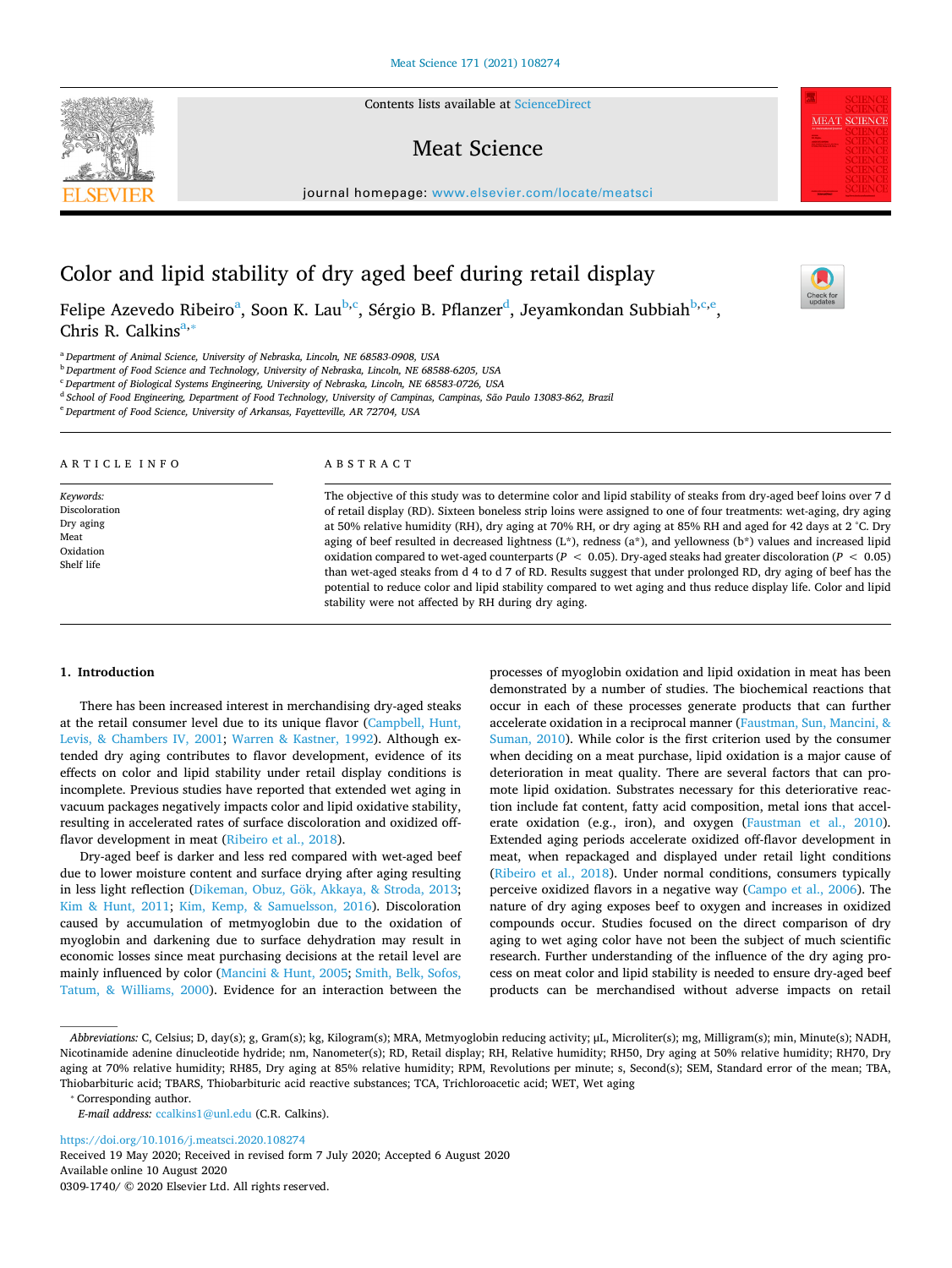display life. Therefore, this study aimed to determine color and lipid stability of steaks from dry-aged beef loins over 7 d of retail display (RD).

#### **2. Materials and methods**

#### *2.1. Sample collection*

All animals used in this study were slaughtered humanely, under USDA guidelines. Sixteen USDA low Choice strip loins [Institutional Meat Purchase Specifications number 180 [\(USDA, 1996](#page-4-7))] were collected at a commercial beef harvest facility, vacuum-packaged, and transported to the University of Nebraska meat laboratory where they were immediately removed from the vacuum packages. Boneless loins were assigned to one of the four aging treatments: vacuum (WET), dry aging at 50% relative humidity (RH; RH50), dry aging at 70% RH (RH70), or dry aging at 85% RH (RH85). Strip loins were placed in each assigned dry aging chamber (1 loin per chamber) and aged for 42 days at 2 °C. The dry aging chambers (86 cm length x 47.6 cm width x 33 cm height) are capable of measuring and precisely controlling relative humidity ( $\pm$  1%) and air velocity ( $\pm$  50 RPM). The chambers monitor temperature ( $\pm$  0.5 °C) and have built-in sensors that can continuously monitor weight loss ( $\pm$  5 g). All measured data were saved on the connected computer every 15 s. A full description of this dry aging system called Agenator has been previously published by [Lau, Ribeiro,](#page-4-8)  [Subbiah, and Calkins \(2019\).](#page-4-8) After aging, loins were subject to retail display (RD) for 7 d. Loins assigned to wet aging were individually vacuum packaged and kept intact over 42 days at 2 °C in the same cooler where the dry aged chambers were located.

Dry-aged loins were trimmed of dried surface and subcutaneous fat, and fabricated anterior to posterior into 3 steaks: One 2.54 cm-thick steak for objective color and subjective discoloration with 7 d RD, and two 1.27 cm-thick steaks for lipid oxidation (one steak for lipid oxidation at 0 d RD and one steak was split in half for lipid oxidation after 4 and 7 d RD).

After fabrication, steaks assigned to lipid oxidation at 0 d of RD were vacuum packaged and frozen at −80 °C. Steaks assigned to 4 and 7 d of RD were placed on foam trays (21.6  $\times$  15.9  $\times$  2.1 cm, Styro-Tech, Denver, CO), overwrapped with oxygen permeable film (Prime Source PSM 18 #75003815, Bunzl Processors Division, North Kansas City, MO; oxygen transmission rate =  $2.25$  mL/cm<sup>2</sup>/24 h at 23 °C and 0% relative humidity; water vapor transfer rate =  $496 \text{ g/m}^2/24 \text{ h}$  at 37.8 °C and 90% relative humidity), and placed under RD conditions for 7 d (continuous white fluorescence lighting at 1000 to 1800 lx; F32T8/ TL741, 700 series, 32 W, Philips, USA) at 2 °C. After 4 or 7 d of RD steaks were vacuum packaged and stored at −80 °C. Steaks were randomly rotated daily to minimize any possible location effects within the display.

#### *2.2. Objective color*

Objective color was measured using the  $L^*$ ,  $a^*$ ,  $b^*$  scales using a Minolta CR-400 colorimeter (Illuminant D65, 8 mm diameter aperture, 2° standard observer angle; Minolta, Osaka, Japan). The calibration process was done on a daily basis using a white ceramic tile provided by the manufacturer (Calibration Plate, Serial No. 14933058, Konica Minolta, Japan) and the D65 settings were set as follows:  $Y = 93.13$ ,  $x = 0.3164$  and  $y = 0.3330$ . Six measurements were made per steak through the overwrap film once a day at a standardized time from d 0 to 7 of RD. Readings were averaged by steak for statistical analysis.

#### *2.3. Subjective discoloration*

Six trained panelists evaluated surface discoloration daily during the 7 d of RD according to the procedure of [Senaratne-Lenagala \(2012\)](#page-4-9). A reference guide of ten steak images ranging from 0% to 100% surface

discoloration with increments of 10% were provided to panelists to ensure consistent evaluations. A percentage continuous scale was used where 0% meant no discoloration and 100% meant complete surface discoloration.

## *2.4. Lipid oxidation*

Steaks used for lipid oxidation were removed from the freezer, partially thawed at room temperature for 60 min, cut by hand into small cubes, frozen in liquid nitrogen, powdered in a metal cup blender (Model 51BL32, Waring Commercial, Torrington, CT), and stored at −80 °C until further analysis. Thiobarbituric acid reactive substance values (TBARS) were measured at 0, 4 and 7 d of RD according to the procedure of [Ahn et al. \(1998\).](#page-3-3) Five grams of powdered meat from each steak were blended with 1 mL of butylated hydroxyanisole solution (10%) and 14 mL of distilled water. Samples were homogenized using a Polytron (Kinmatica AG, Lucern, Sui) for 15 s and centrifuged (2000 x *g*  for 5 min). After centrifugation, 1 mL of supernatant was collected, mixed with 2 mL of thiobarbituric acid/trichloroacetic acid (TBA/TCA) solution (15% TCA and 20 mM TBA in deionized distiller water), and placed in a water bath at 70 °C for 30 min. Samples were cooled for 10 min in a water bath at 20 °C and centrifuged (2000 x *g* for 15 min). Two hundred microliters of supernatant were transferred to 96-well plates in duplicate. Absorbance was measured at 540 nm using a microplate spectrophotometer (Model Epoch, Biotek, Winooski, VT). Results were expressed in mg of malonaldehyde per kg of tissue.

## *2.5. Statistical analysis*

Objective color data were analyzed as a split-plot repeated measures design with aging treatment as the whole-plot and RD time as the repeated measures, and chambers were considered a random effect. Subjective color data were analyzed as a split-plot repeated measures design with aging treatment as the whole-plot, steak as the split-plot, and RD time as the repeated measures. Color panelists were considered a random effect when analyzing subjective discoloration. The TBARS data were analyzed as a split-plot design with aging treatment as the whole-plot, and RD time as the split-plot. In this study, chamber (loin) was considered the experimental unit. Interactions between fixed effects were tested and when significant the interactions were reported. When the interactions were not significant, the main effects of each variable were reported. Data were analyzed using the PROC GLIMMIX procedure of SAS. All means were separated with the LS MEANS and PDIFF or SLICEDIFF functions with  $\alpha = 0.05$ .

## **3. Results and discussion**

#### *3.1. Instrumental color*

For all three color readings, a RD effect was found (*P* < 0.001). In general, a\* and  $b^*$  values decreased as RD time increased, regardless of the aging treatment. The L<sup>\*</sup> values were greater at day 0 RD in comparison to all other days of RD, regardless of aging treatment [\(Table 1](#page-2-0)). However, no differences in L\* values among days were found during 1 to 7 d of RD ( $P > 0.05$ ). For a\* values, differences were found among all days as shown in [Table 1.](#page-2-0) The  $b^*$  values were greater at day 0 and 1 RD, followed by day 2 and 3, while no significant differences were observed on day 4 to 7 of retail display [\(Table 1](#page-2-0)).

In addition to a retail display effect, aging treatment also had an effect on all three color readings. Wet-aged steaks had higher L\*  $(P = 0.01)$ , a\*  $(P = 0.03)$ , and b\* values  $(P < 0.001)$  than any dry-aged treatment ([Table 2\)](#page-2-1). No differences in  $L^*$ ,  $a^*$ , and  $b^*$  values among dry-aged treatments were found  $(P < 0.05)$ .

Similar results were also observed in other studies, where dry-aged beef steaks were darker and less red compared with wet-aged steaks ([Dikeman et al., 2013;](#page-3-1) [Kim et al., 2016\)](#page-4-3) due to moisture loss ([Kim &](#page-4-2)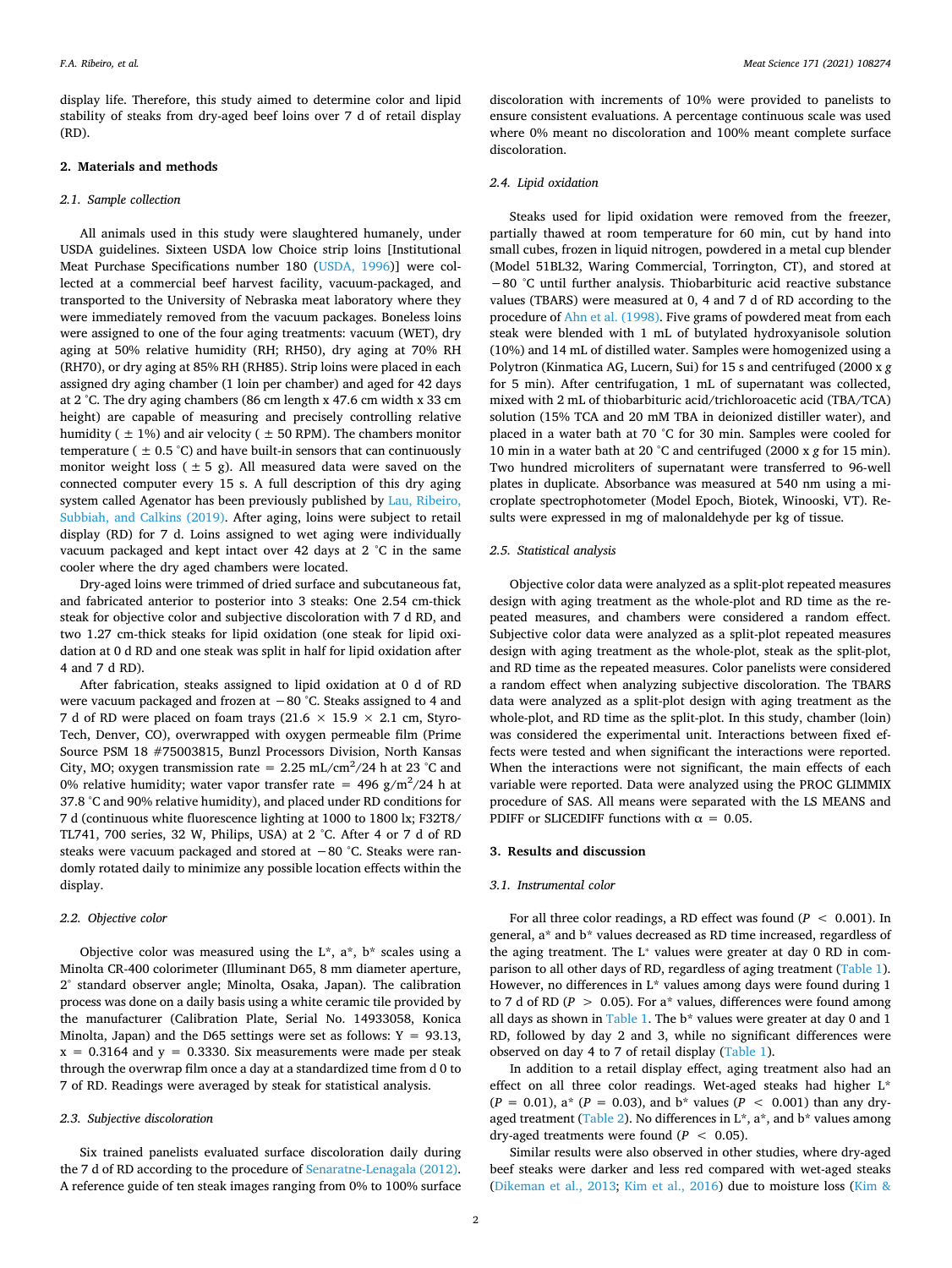#### <span id="page-2-0"></span>**Table 1**

Objective lightness (L\*), redness (a\*) and yellowness (b\*) values of strip loin steaks (*Longissimus lumborum)* wet aged or dry aged for 42 days at 50, 70 or 85% relative humidity through 7 days of retail display.

| Days on retail display              | $L^*$                                                                  | $a^*$                                                                    | h*                                                                               |
|-------------------------------------|------------------------------------------------------------------------|--------------------------------------------------------------------------|----------------------------------------------------------------------------------|
| $\mathbf{0}$<br>$\overline{2}$<br>3 | $46.32^{a}$<br>44.97 <sup>b</sup><br>44.98 <sup>b</sup><br>$43.94^{b}$ | $17.94^{\rm a}$<br>16.99 <sup>b</sup><br>15.46 <sup>c</sup><br>$14.35^d$ | 7.93 <sup>a</sup><br>7.70 <sup>a</sup><br>6.97 <sup>b</sup><br>6.83 <sup>b</sup> |
| $\overline{4}$                      | 44.01 <sup>b</sup>                                                     | $13.36^e$                                                                | 6.43 <sup>c</sup>                                                                |
| 5                                   | 44.07 <sup>b</sup>                                                     | $12.12^{f}$                                                              | $6.35^{\circ}$                                                                   |
| 6                                   | 44.23 <sup>b</sup>                                                     | 10.828                                                                   | 6.30 <sup>c</sup>                                                                |
| 7                                   | 43.98 <sup>b</sup>                                                     | 9.28 <sup>h</sup>                                                        | 6.32 <sup>c</sup>                                                                |
| <b>SEM</b>                          | 0.6844                                                                 | 0.6516                                                                   | 0.1560                                                                           |
| $P$ -value                          | < 0.001                                                                | < 0.001                                                                  | < 0.001                                                                          |

a-h Means in the same column with different superscripts differ  $(P < 0.001)$ .

#### <span id="page-2-1"></span>**Table 2**

Color measurements and lipid oxidation value (TBARS; mg malonaldehyde /kg of meat) of strip loins steaks (*Longissimus lumborum*) wet aged or dry aged for 42 days at 50, 70 or 85% relative humidity (RH).

| Quality trait                     | Treatments                                                                |                                                                             |                                                                             |                                                                      |                                  |                                 |
|-----------------------------------|---------------------------------------------------------------------------|-----------------------------------------------------------------------------|-----------------------------------------------------------------------------|----------------------------------------------------------------------|----------------------------------|---------------------------------|
|                                   | WET                                                                       | RH50%                                                                       | RH70%                                                                       | <b>RH85%</b>                                                         | <b>SEM</b>                       | P-value                         |
| r.<br>$a^*$<br>h*<br><b>TBARS</b> | $46.40^{\rm a}$<br>16.79 <sup>a</sup><br>$8.22^{\rm a}$<br>$2.03^{\rm a}$ | 43.64 <sup>b</sup><br>12.51 <sup>b</sup><br>$6.35^{b}$<br>2.97 <sup>b</sup> | 43.74 <sup>b</sup><br>12.87 <sup>b</sup><br>$6.44^{b}$<br>2.81 <sup>b</sup> | 43.87 <sup>b</sup><br>$12.15^{b}$<br>$6.42^{b}$<br>3.17 <sup>b</sup> | 0.790<br>1.599<br>0.306<br>0.355 | 0.01<br>0.03<br>< 0.001<br>0.03 |

a,b Means in the same row with different superscripts differ  $(P < 0.05)$ .

[Hunt, 2011\)](#page-4-2). The darker color in the dry-aged loins compared to the wet-aged loins may be explained by less light reflection associated with lower moisture content.

Detection of color by the human eye is influenced by light reflection. When light strikes meat, it can be absorbed, reflected, or scattered. Light must reflect off the object being viewed and return to the eye in order to be detected. The reflected light is perceived by the eye, captured and transmitted to the brain, where color is interpreted. Therefore, the wavelengths of light that are absorbed by the meat are not perceptible to the eye [\(AMSA, 2012\)](#page-3-4). Dry aging results in shrinkage during cooler storage as moisture is lost over time. Both shrinkage in height and ribeye area have been observed ([Calkins & Ribeiro, 2019](#page-3-5)). Shrinkage of myofibrils increases the space available for light absorption, thus decreasing the light scattering power of the meat and contributing to darkening of color intensity.

[Holman, van de Ven, Mao, Coombs, and Hopkins \(2017\)](#page-4-10) reported the relationship between a\* and consumer acceptance of beef color. Beef color was considered acceptable (with 95% acceptance) when a\* values were equal to or above 14.5. In this study, the days required for each sample to reach an a\* value of 14.5 was calculated by interpolating between the two days with values above and below 14.5. The 14.5 color threshold value was met by steaks from the dry aging treatments RH50, RH70, and RH85 after 2.4, 2.7, and 2.0 days of RD, respectively. Steaks from the WET group were statistically different from steaks of dry aging groups and reached the color threshold after 5.2 days of RD ( $P \le 0.05$ ; SEM = 1.11). A similar pattern was found in our discoloration data using the 20% surface discoloration threshold. Perhaps, a\* values can be used as an objective and practical tool by meat retailers to predict meat discoloration and accurately predict color display life.

## *3.2. Subjective color (discoloration)*

A 2-way interaction between treatment and RD for discoloration was observed ( $P = 0.03$ ; [Fig. 1](#page-3-6)). No differences were found among

treatments over the first 2 d of RD ( $P > 0.05$ ). Samples began to diverge on day 3 of RD. Dry-aged steaks had greater discoloration scores (*P* < 0.05) than wet-aged steaks from day 4 onward. No differences in discoloration scores among dry-aged treatments were found.

A 50% decline in purchasing decisions with 20% surface discoloration on RD beef has been reported by [Hood and Riordan \(1973\)](#page-4-11). Even at lower levels of discoloration, consumers begin to discriminate against discolored meat and will select non-discolored products if both packages are viewed in retail display. According to [Smith et al. \(2000\)](#page-4-5)  nearly 15% of retail beef is discounted in price due to surface discoloration, which corresponds to annual revenue losses of \$1 billion.

The same strategy used to calculate the days required for each sample to reach an a\* value of 14.5 was used to calculate the days required for each sample to reach 20% discoloration. If the value of 20% was never reached then a value of 7.0 d was used. The 20% discoloration threshold was met by steaks from the dry aging treatments RH50, RH70, and RH85 after 4.1, 3.9, and 4.7 days of RD, respectively. Steaks from the WET group reached the color threshold after 6.1 days of RD ( $P = 0.06$ ; SEM = 0.55). The faster discoloration observed for dryaged steaks when compared to wet-aged steaks could be attributed to the extent of exposure to oxygen and depletion of reducing compounds due to the number of times the meat went through the color cycle.

Discoloration is caused by an accumulation of metmyoglobin on the meat surface due to the oxidation of myoglobin. Muscle ability to convert metmyoglobin (ferric state) to reduced ferrous state through metmyoglobin reducing activity (MRA) is limited and is continually depleted as time postmortem progresses ([Mancini & Hunt, 2005\)](#page-4-4). Reduction of metmyoglobin is crucial to meat color life and greatly depends on muscle's oxygen scavenging enzymes, reducing enzyme systems, and the nicotinamide adenine dinucleotide hydride (NADH) pool ([Mancini & Hunt, 2005](#page-4-4); [Renerre, 1990\)](#page-4-12). Once NADH is depleted, MRA is limited and accumulation of metmyoglobin on the meat surface occurs ([Kim & Hunt, 2011](#page-4-2)).

#### *3.3. Lipid oxidation*

There was a RD effect on TBARS values (*P* < 0.001). Greater TBARS values were seen as RD progressed from d 0 to d 4 and d 7, regardless the aging treatment ([Table 3](#page-3-7)). A treatment effect was observed for lipid oxidation ( $P = 0.03$ ). Dry-aged steaks had higher TBARS values than wet-aged steaks. No differences in TBARS values among dry aging treatments were found ([Table 3\)](#page-3-7).

Lipid oxidation is a three-step chemical process responsible for deterioration of meat ([Descalzo et al., 2005;](#page-3-8) [Pradhan, Rhee, & Hernández,](#page-4-13)  [2000\)](#page-4-13). The first step, initiation, begins with the removal of hydrogen from a carbon chain of a fatty acid ([Morrissey, Sheehy, Galvin, Kerry, &](#page-4-14)  [Buckley, 1998\)](#page-4-14). After initiation, a chain reaction is triggered where the free radicals react with oxygen to form peroxy radicals, which then react with unsaturated lipids, forming hydroperoxides. This step is known as propagation ([Wong, 1989](#page-4-15)). Finally, in the termination step, radicals react among one other, resulting in radical combinations ultimately terminating in non-radical products ([Wong, 1989](#page-4-15)).

In live muscle, enzymes are capable of eliminating free radicals formed during oxidation through the formation of water [\(Morrissey](#page-4-14)  [et al., 1998](#page-4-14)). However, after slaughter, the balance of prooxidants and antioxidants of living muscle is disrupted, favoring oxidation [\(Gray,](#page-4-16)  [Gomaa, & Buckley, 1996](#page-4-16); [Morrissey et al., 1998\)](#page-4-14). Consequently, muscle cells become damaged and overall meat quality can be affected ([Kanner, 1994\)](#page-4-17). The larger detriment of lipid oxidation is perceived in meat color and flavor ([Greene, 1969\)](#page-4-18). Lipid and myoglobin oxidation in meat often appear to be linked and the oxidation of one leads to the formation of chemical species that can exacerbate oxidation of the other ([Faustman et al., 2010](#page-4-6)). This is in agreement with our study, where greater TBARS values and discoloration scores were observed for dryaged treatments in comparison with wet-aged counterparts.

The rate of lipid oxidation depends on several conditions including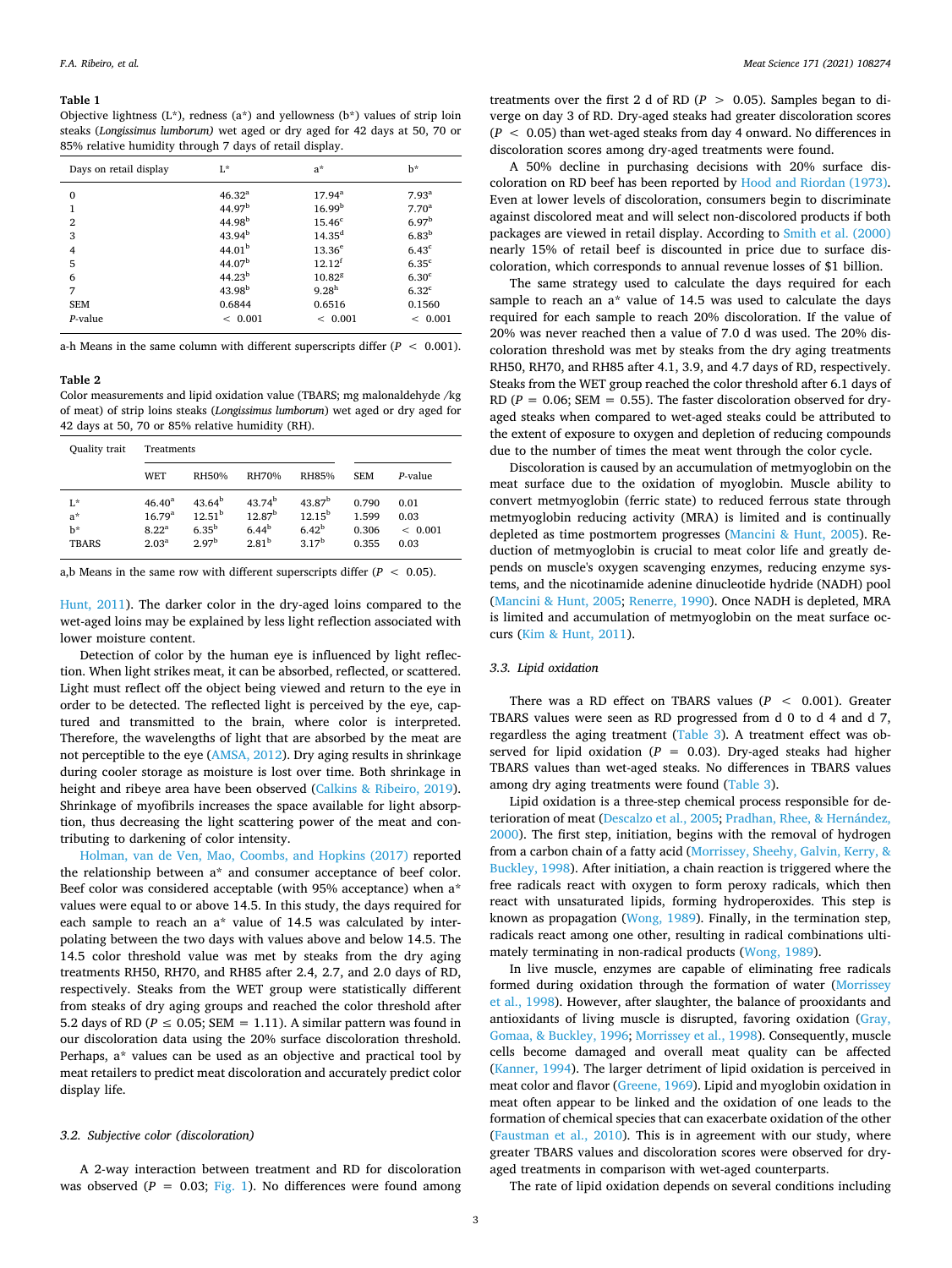<span id="page-3-6"></span>

## Retail display (days)

**Fig. 1.** Discoloration scores (%) of strip loins steaks wet or dry aged for 42 days at 50, 70 or 85% relative humidity (RH) through 7 days of retail display. <sup>a,b</sup> Means in the day with different superscripts differ  $(P < 0.05)$ .

#### <span id="page-3-7"></span>**Table 3**

Lipid oxidation value (TBARS; mg malonaldehyde /kg of meat) of strip loin steaks (*Longissimus lumborum)* wet or dry aged for 42 days at 50, 70 or 85% relative humidity with 0, 4 and 7 days retail display.

| Days on retail display | <b>TBARS</b>                                      | <b>SEM</b> | P-value |
|------------------------|---------------------------------------------------|------------|---------|
| $\Omega$               | 1.01 <sup>a</sup><br>$2.22^{b}$<br>$3.53^{\circ}$ | 0.39       | < 0.001 |

a-c Means in the same column with different superscripts differ (*P* < 0.001).

length of storage and packaging. The importance of packaging on lipid oxidation has been well described in the literature. [Faustman et al.](#page-4-6)  [\(2010\)](#page-4-6) indicated that the presence of oxygen catalyzes the formation of primary oxidative products that propagate to form secondary oxidative products that continue the oxidative chain reaction. Therefore, elimination of oxygen from meat packaging is a critical factor preventing lipid oxidation during storage. As expected, lipid oxidation was favored by long time storage under aerobic conditions (dry aging) and increased TBARS values were observed for dry-aged treatments in comparison with wet-aged counterparts.

Lipid oxidation increases beef flavor deterioration during aging, and this deterioration can be closely related to TBARS. [Campo et al. \(2006\)](#page-3-2)  considered TBARS values exceeding 2.28 mg of malonaldehyde per kg as unacceptable for beef because at this level rancid flavor overpowers beef flavor. Conversely, [Hughes, McPhail, Kearney, Clarke, and Warner](#page-4-19)  [\(2015\)](#page-4-19) considered levels between 2.60 and 3.11 mg of malonaldehyde per kg as acceptable to consumers. In this study, the limiting threshold of 2 mg of malonaldehyde per kg was met by steaks from RH50 and RH85 dry-aged treatments at day 4 of RD, suggesting that dry-aged steaks aged for 42 days can be merchandised in the retail level for 3 d without detrimental effects on lipid oxidation.

## **4. Conclusion**

Dry aging of beef resulted in decreased lightness and redness values and increased lipid oxidation compared to wet aging. With prolonged RD, dry aging of beef has the potential to reduce color and lipid stability

compared to wet aging and thus reduce display life. In this study, the 14.5 color threshold for a\* value was met by steaks from the RH70 and RH85 treatments after 2.7 days of RD, and after 2.4 days for the RH50 treatments, while the 20% discoloration threshold was met by steaks from the RH50 after 4.1 days of RD, and after 3.9 and 4.7 days for the RH70 and RH85 treatments, respectively. Dry-aged steaks from RH50 and RH85 treatments overtook the consumer thresholds for acceptable levels of lipid oxidation at d 4 of RD. Results suggest that dry-aged steaks aged for 42 days can be merchandised at retail level for 2 or more days without detrimental effects on color and lipid oxidation.

## **Acknowledgments**

This research was funded in part by The Beef Checkoff, Denver, CO USA (Grant no. 45652). The funding agency had no involvement in study design, data collection, analysis and interpretation, writing, or the decision to publish.

## **Declaration of Competing Interest**

None.

## **References**

- <span id="page-3-3"></span>[Ahn, D. U., Olson, D. G., Jo, C., Chen, X., Wu, C., & Lee, J. I. \(1998\). Effect of muscle type,](http://refhub.elsevier.com/S0309-1740(20)30706-3/rf0005)  [packaging, and irradiation on lipid oxidation, volatile production, and color in raw](http://refhub.elsevier.com/S0309-1740(20)30706-3/rf0005) pork patties. *[Meat Science, 49](http://refhub.elsevier.com/S0309-1740(20)30706-3/rf0005)*(1), 27–39.
- <span id="page-3-4"></span>AMSA (2012). *[AMSA meat color measurement guidelines.](http://refhub.elsevier.com/S0309-1740(20)30706-3/rf0010)* Champaign, IL: American Meat [Science Association.](http://refhub.elsevier.com/S0309-1740(20)30706-3/rf0010)
- <span id="page-3-5"></span>[Calkins, C. R., & Ribeiro, F. A. \(2019, June\). The art and science of dry-aged beef.](http://refhub.elsevier.com/S0309-1740(20)30706-3/rf0015) *2019 [AMSA reciprocal meat conference – RMC proceedings](http://refhub.elsevier.com/S0309-1740(20)30706-3/rf0015)* Fort Collins, CO.
- <span id="page-3-0"></span>[Campbell, R. E., Hunt, M. C., Levis, P., & Chambers, E., IV \(2001\). Dry-aging effects on](http://refhub.elsevier.com/S0309-1740(20)30706-3/rf0020) [palatability of beef longissimus muscle.](http://refhub.elsevier.com/S0309-1740(20)30706-3/rf0020) *Journal of Food Science, 66*, 196–199.
- <span id="page-3-2"></span>[Campo, M. M., Nute, G. R., Hughes, S. I., Enser, M., Wood, J. D., & Richardson, R. I.](http://refhub.elsevier.com/S0309-1740(20)30706-3/rf0025)  [\(2006\). Flavour perception of oxidation in beef.](http://refhub.elsevier.com/S0309-1740(20)30706-3/rf0025) *Meat Science, 72*(2), 303–311.
- <span id="page-3-8"></span>[Descalzo, A. M., Insani, E. M., Biolatto, A., Sancho, A. M., García, P. T., Pensel, N. A., &](http://refhub.elsevier.com/S0309-1740(20)30706-3/rf0030)  [Josifovich, J. A. \(2005\). Influence of pasture or grain-based diets supplemented with](http://refhub.elsevier.com/S0309-1740(20)30706-3/rf0030)  [vitamin E on antioxidant/oxidative balance of argentine beef.](http://refhub.elsevier.com/S0309-1740(20)30706-3/rf0030) *Meat Science, 70*(1), [35–44](http://refhub.elsevier.com/S0309-1740(20)30706-3/rf0030).
- <span id="page-3-1"></span>[Dikeman, M. E., Obuz, E., Gök, V., Akkaya, L., & Stroda, S. \(2013\). Effects of dry, vacuum,](http://refhub.elsevier.com/S0309-1740(20)30706-3/rf0035)  [and special bag aging; USDA quality grade; and end-point temperature on yields and](http://refhub.elsevier.com/S0309-1740(20)30706-3/rf0035)  [eating quality of beef Longissimus lumborum steaks.](http://refhub.elsevier.com/S0309-1740(20)30706-3/rf0035) *Meat Science, 94*(2), 228–233.